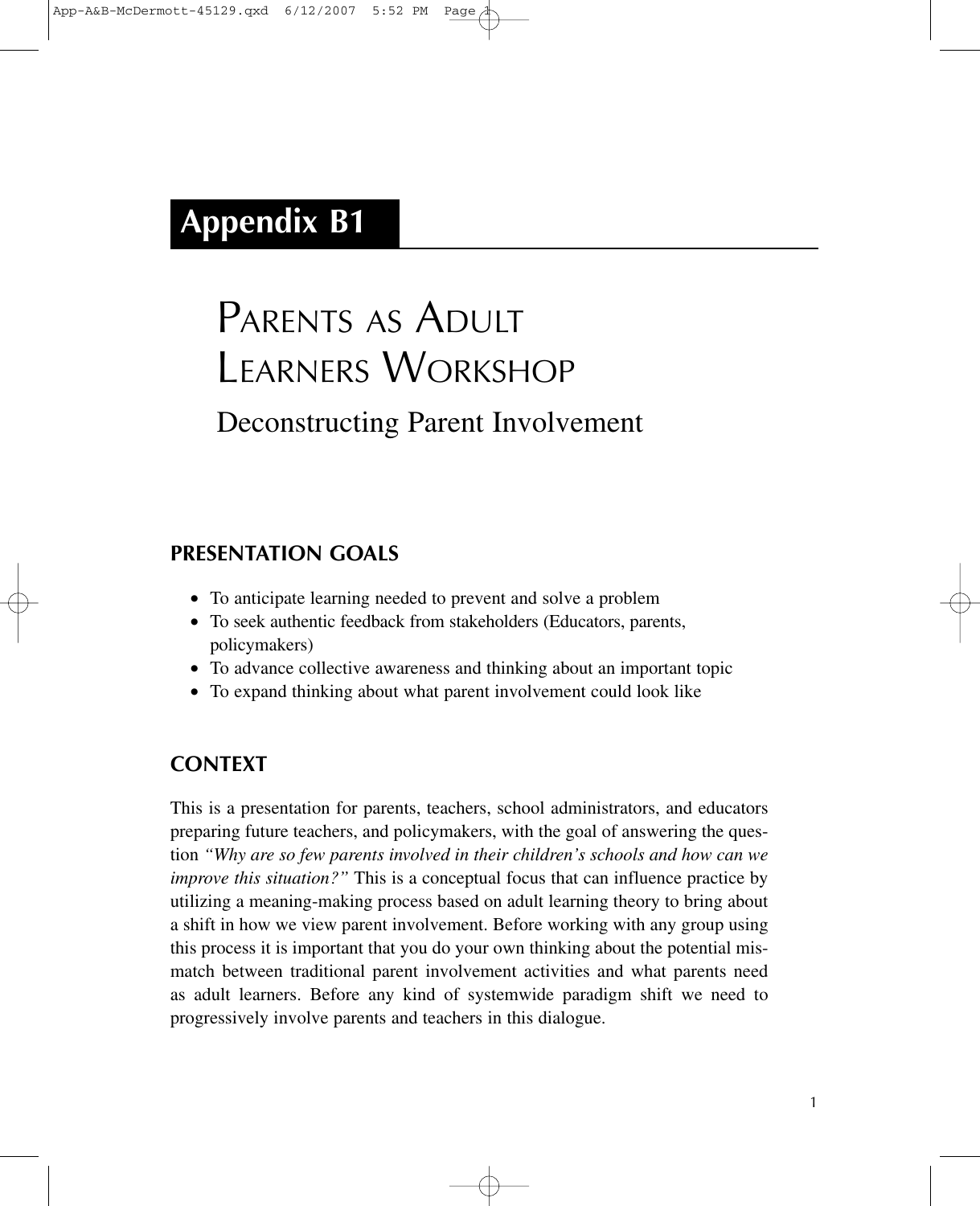## **THE PROCESS**

I have found success in placing a concept like "parent involvement" in the center of a web and then asking homogeneous groups (as a first step) and then mixed groups to bring their own experiences to this concept as a starting point. I begin with like groups where people know and hopefully trust each other as I plan to challenge their thinking on this topic which may provoke discomfort. My hope is for groups to begin to understand the *meaning of the concept for participants* starting with their own previous and current experiences. On the school side it might be seen as a good thing. For some new teachers it might mean fear of "dealing" with parents. On the parents' side it might mean their own inadequacies in teaching math or their frustrations around being asked to get their overactive son to behave. Using the Parent Involvement Feedback Sheet (see page 5) I begin by asking: "What does it look like, sound like, feel like, etc.?" I ask participants to close their eyes and describe the first image that comes to mind. Can they hear words being spoken? Can they draw a parent involvement scene? I then ask them based on that exercise to choose words or phrases to describe parent involvement and we build a web of the term on a flip chart. Webbing or mind mapping is an intuitive process. There is no right or wrong way to do it. The web unlike a list is less linear and for many adult learners it may free them from feeling like there are right or wrong answers. I then ask the group to summarize what they learned about parent involvement from this first individual and group exercise.

Usually there is a collective awareness in parents that parent involvement is pretty formulaic, decided by the school and not exactly as they would like it to be. For some, "school" had negative connotations from their own experiences as a child or now as parents, so they kept their contact minimal. For others of certain cultural background there was no involvement expected. "*You defer to teachers—that is their job, you deal with home."* For some teachers there was frustration that parents would not help enough with schoolwork or on the other side want to intrude too much in what was in the curriculum. After affirming the group's work I introduce the handout "Standards and Guidelines for Parent Involvement" (see page 6) which presents what other stakeholders expect from parents and schools. What does it look like to them? I include guidelines from the PTA, The Department of Education, and a University Center for Parent Involvement. We can then look for commonalities between these lists and their own. We also note that there may be some differences in how certain concepts are viewed (e.g. "communication" may have very different meanings for each stakeholder). The school may decide having an open-house or sending a note home about homework might be good communication. Parents might hope it means teachers attending a discussion at a PTA meeting on the pros and cons of homework. Overall, what participants usually recall doing in their own lives is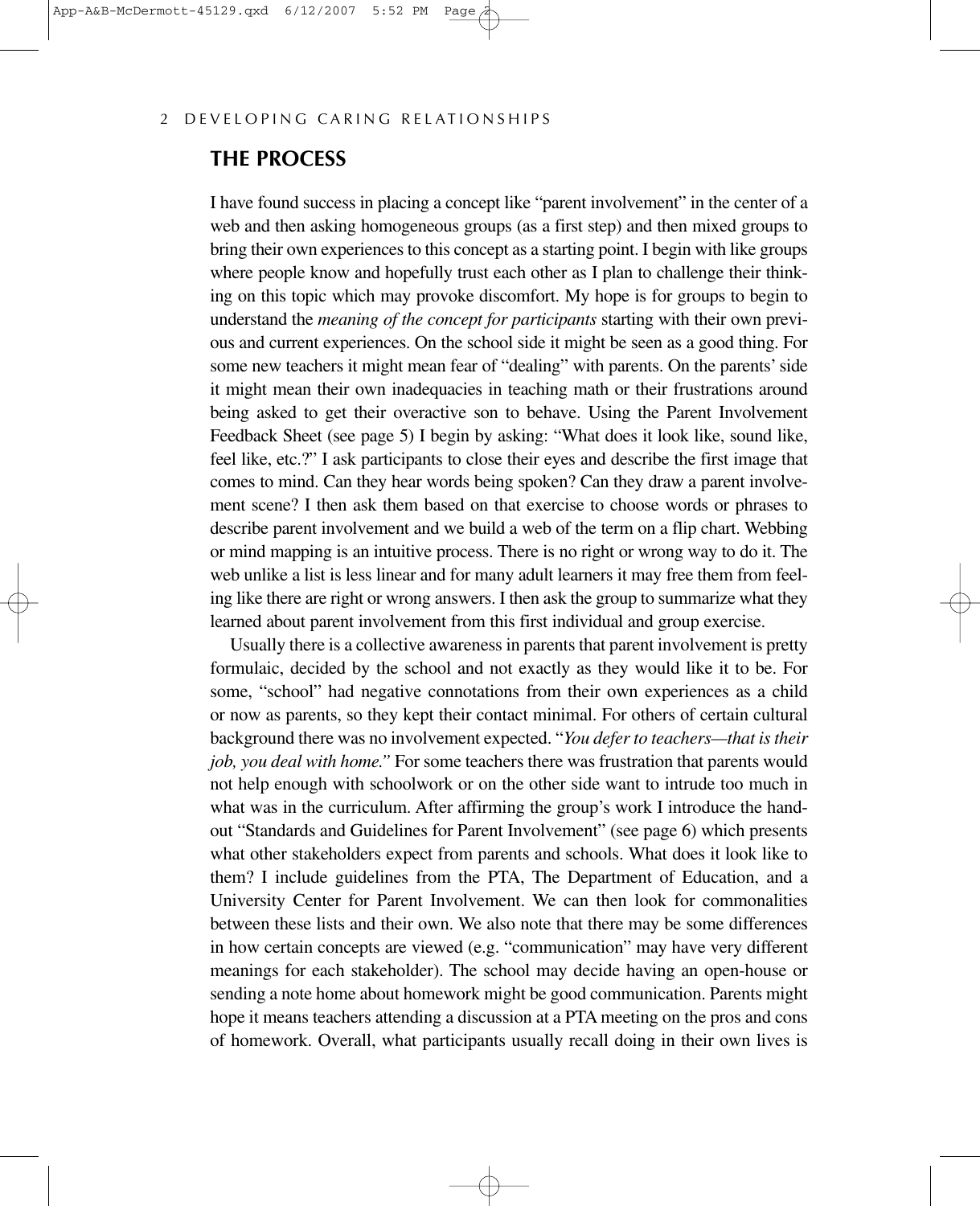similar to current guidelines. Our goal in this process is to introduce a paradigm shift or creative thinking about what could make things better.

I then share my own theory/insight regarding what I see as the *mismatch* between what is expected of parents and what they need as adult learners. As a developmental psychologist and parent educator I have learned about how adults think and what situations will engage them and invite participation. The handout "Some Relevant Aspects of Adult Learning" (see page 7) presents what we know from theory and research about what facilitates adult learning. Participants begin to see why current practices around parent involvement are not working as well as they could.

I then share one sheet of quotes from educators to better understand the situation and to inform and support my developing theory, which challenges what parent involvement should entail. See handout on "Some Reflections on Parent Involvement" starting on page 8. The experts are really talking about parents and teachers learning more about what each other thinks and searching for answers on what is good for children rather than have them come mostly from the school. As participants start connecting all of these pieces of the puzzle, I ask them to comment as follows:

| Yes, I agree that |  |  |
|-------------------|--|--|
|                   |  |  |
|                   |  |  |
|                   |  |  |
| but               |  |  |
|                   |  |  |
|                   |  |  |

(This is part B of the Parent Involvement Feedback Sheet on page 5.) In this case I hope they will pull out the new information that makes the most sense to them, but also add their own reservations regarding how this information will be received by various stakeholders. The goal is to focus on *meaning-making, previous and current history and context.* What insights and experience do parents, teachers and administrators bring to this discussion? If they or others wanted to act on any of this new information what would their own reservations and concerns be? What would have to change first for them to be successful? Perhaps in this exercise I will learn that few agree with me and the supporting authors I have chosen to quote. Yet, seeds will have been planted for all parties including me.

I end by asking the group to write down one *action* they could take from their own standpoint to address this issue. For those who are comfortable doing so, sharing their ideas will allow the group to begin to see a new vision for parent involvement within whatever community of stakeholders one is addressing.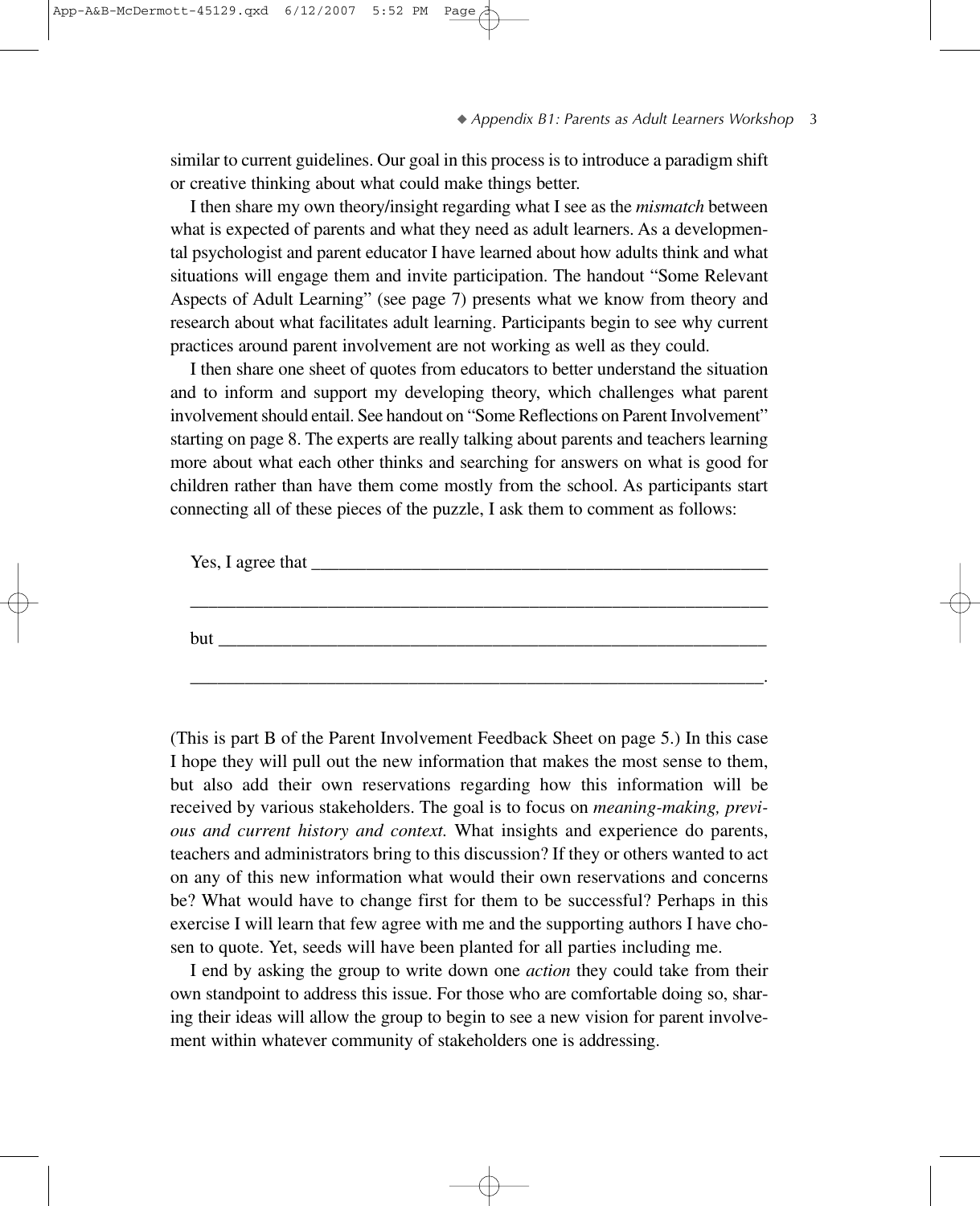#### **COMMENTARY**

This approach of using someone's experience as important information in problem solving should form a foundation for trust in the presenter's intentions. Looking at how this material is construed and the contextual factors of everyone involved is also consistent with a holistic approach to learning. Suggesting there are many options for addressing this problem is empowering and potentially also overwhelming for some learners.

The task is to uncover many perspectives or pieces of the puzzle, acknowledging that there are no easy solutions but not to overwhelm the group. The goal is that while they see the solution to the problem as multi-leveled, they can envision a sequence of activities to address these issues and they can focus on one concrete way each of them can be part of the solution. One concrete way is simply by better understanding the many factors involved. Another might be to then schedule a meeting between groups to get a better picture for how people think about a specific topic such as homework e.g. *What are teachers'goals? How does homework impact family life? What role could parents play that would be supportive but not stressful?*

Understanding others' perspectives helps one anticipate or make a plan. Another way to act is by helping me think about the issues in a new way with their valuable and unique perspective and input. Finally, when there is time, I either give participants a handout or ideally walk them through the steps in a caring decision-making process. (See Chapter 6.) It is a way of looking at any problem including this one that is respectful of adult learning and the needs of everyone involved.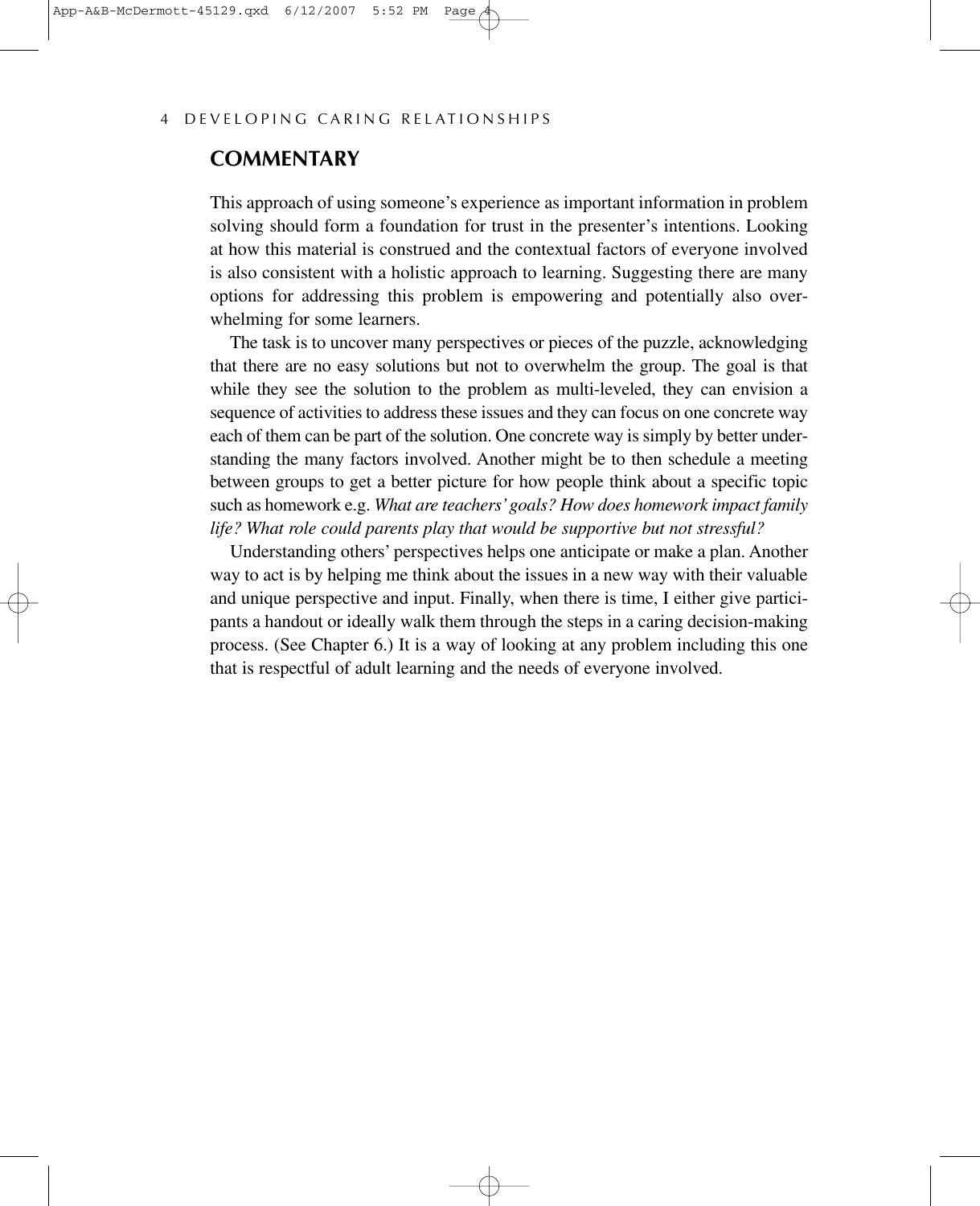## **HANDOUTS FOR WORKSHOP: PARENT INVOLVEMENT FEEDBACK SHEET**

Thank you in advance for assisting in our search for understanding regarding the challenges of successfully involving parents in our children's education.

## **Part A**

What comes to mind when you hear the words "parent involvement"? What do you see?

What do you hear? What might it look like if you drew it?

What did you learn from the collective responses of the group to this exercise?

## **Part B**

In reviewing the handouts on (1) standards of parent involvement, (2) some adult learning principles, and (3) some recent educator challenges to current parent involvement, please indicate:

What are your conclusions?

Please complete the sentence "Yes, I agree that . . . but first we would need to . . ."

## **Part C**

I can do the following action to facilitate the understanding or solution to the problem of insufficient parent involvement in our school/program. (Please use reverse side if needed.)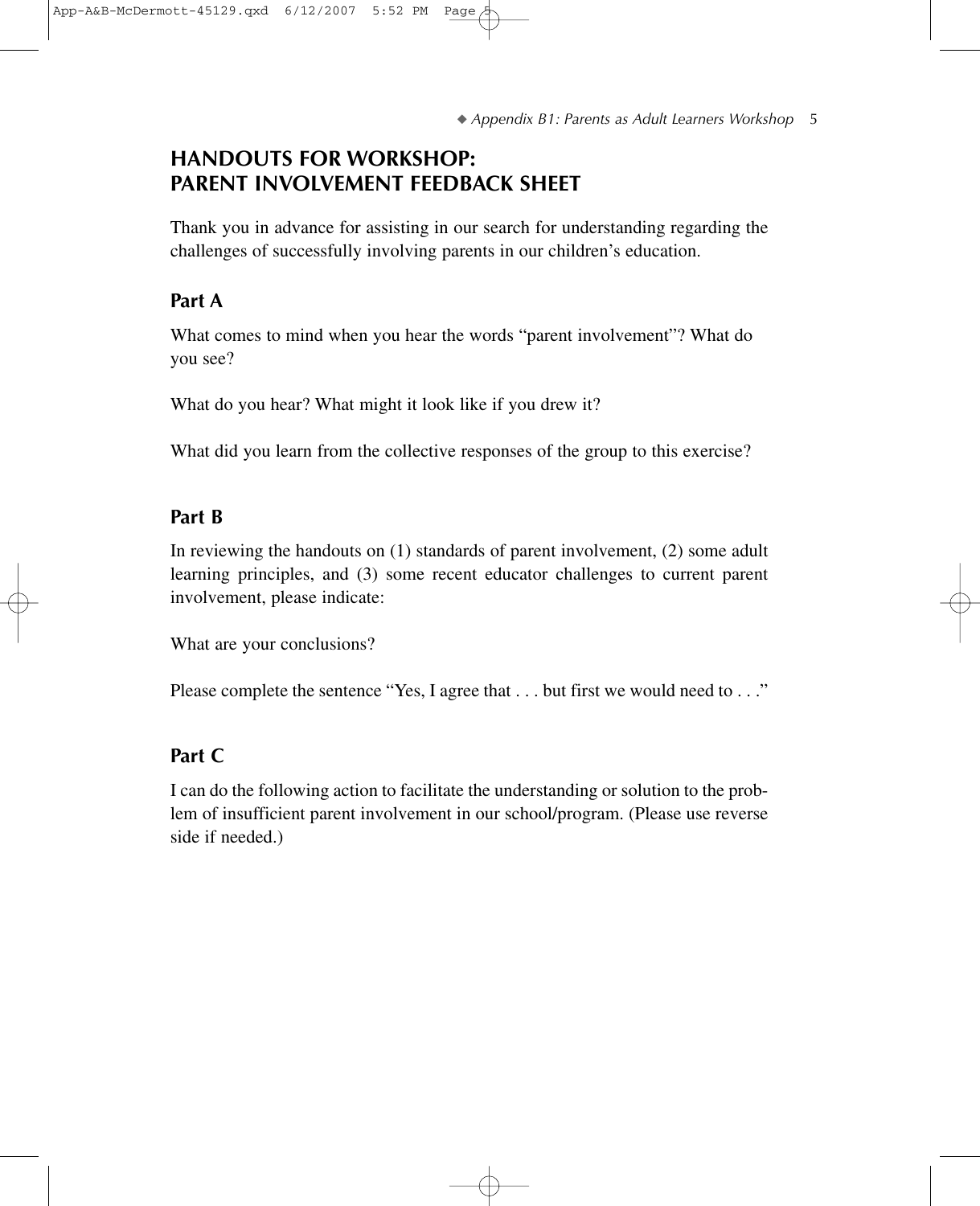## **STANDARDS AND GUIDELINES FOR PARENT INVOLVEMENT**

*(From Other Stakeholders)*

## **A. Standards of Parent Involvement From the** *Parent Teacher Association*

- 1. Communicating between home and school in regular, two-way and meaningful ways (to improve child outcome)
- 2. Parenting skills are promoted and supported
- 3. Parents assist student learning
- 4. Parents are welcome in schools as volunteers
- 5. Parents are involved in decision making affecting schools and families
- 6. Parents collaborate with the community (on behalf of children)

## **B. Guides for Parent Involvement From the** *Center on School, Family and Community Partnerships* **at Johns Hopkins University**

- 1. Parenting (parent education, family health services, home visits at transitions)
- 2. Communicating (via parent-teacher conferences and school-home mail)
- 3. Volunteering in the school
- 4. Learning at home (helping with homework and supporting student goals)
- 5. Decision making (parents as leaders e.g. PTA and school advocacy)
- 6. Collaborating with the community (to enhance school programs, family practices and student learning and development)

## **C.** *Partnership for Family Involvement in Education* **of the DOE**

The mission: Support and strengthen schools and student achievement of higher standards.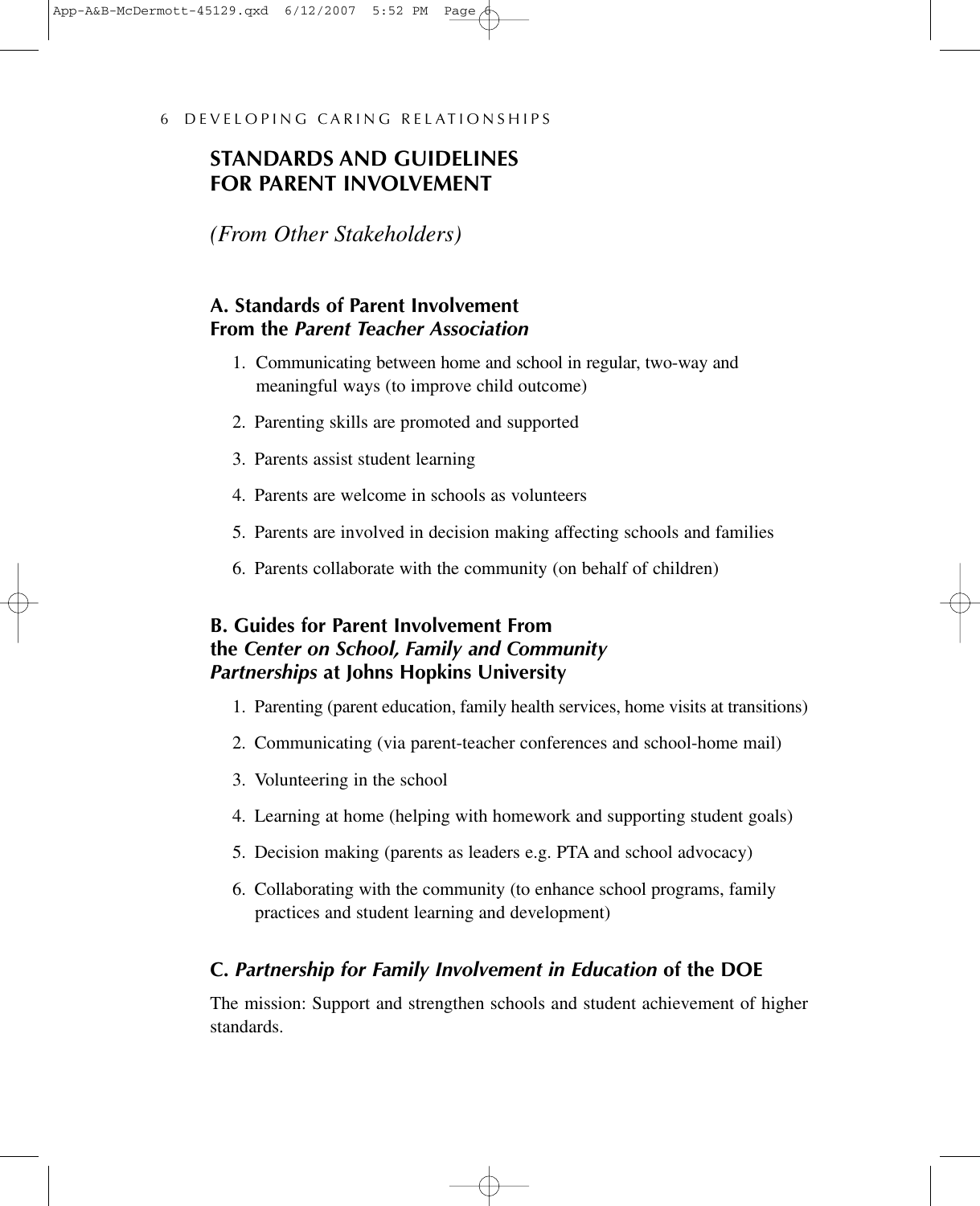## **SOME RELEVANT ASPECTS OF ADULT LEARNING FOR PARENTS**

• Adults learn more effectively through *experiential techniques of education such as discussion and immediate problem solving* than from directives or lecturing (Florin & Dokecki, 1983; Knowles, 1980).

• Adults have *rich experience to draw upon and integrate* to enhance learning for themselves and those around them (Brookfield, 1987; Frieri, 1970; Kolb, 1999; McCaleb, 1994).

• If adults are expected to learn something the instructors must discern that person's *readiness to learn* (Belenky, Clinchy, Goldberger & Tarule, 1997; Knowles, 1980).

• Adults learn best when there is a *listening-dialogue (critical thinking)-action process* involved (First & Way, 1995; Frieri, 1970; Mezirow, 1990). What does *critical thinking involve?* Brookfield (1987) describes critical thinkers as follows: They engage actively with life, are creative, appreciate diversity, and see many possibilities in life. They continually question assumptions and discard inappropriate assumptions. They consider context. Critical thinking happens in positive or negative situations. There may be inner discomfort and confusion. It is emotional as well as rational. It involves imagining and exploring options. It involves reflection leading to new understanding of self and others (pp. 7–9).

• Adults learning is enhanced when they have opportunities to *interact with peers* during the learning process (Brookfield, 1986; Brufee, 1993).

• Many adults, though temporarily dependent on others for guidance, in many situations want to move toward *self-directedness* in their learning and actions (Knowles, 1980; Maslow, 1970; Merriam & Caffarella, 1999).

• Learning (Bloom's [1956] *receiving, comprehending, applying, analyzing, synthesizing and evaluating* information) is enhanced when learners can filter this information through the affective domains of their own beliefs, feelings and value systems (Krathwohl, Bloom, & Masia, 1964; Kypros, 1989a, 1989b).

• Adults learn best when they can effectively use the following learning strategies: *assess, collaborate, experiment, imagine, inquire, perform-simulate and reflect* (Taylor, Marienau, & Fiddler, 2000).

• Finally, adults are more motivated to turn their learning into action if it is internalized and *comes from within rather than from external sources* (Brookfield, 1986; Merriam & Caffarella, 1999).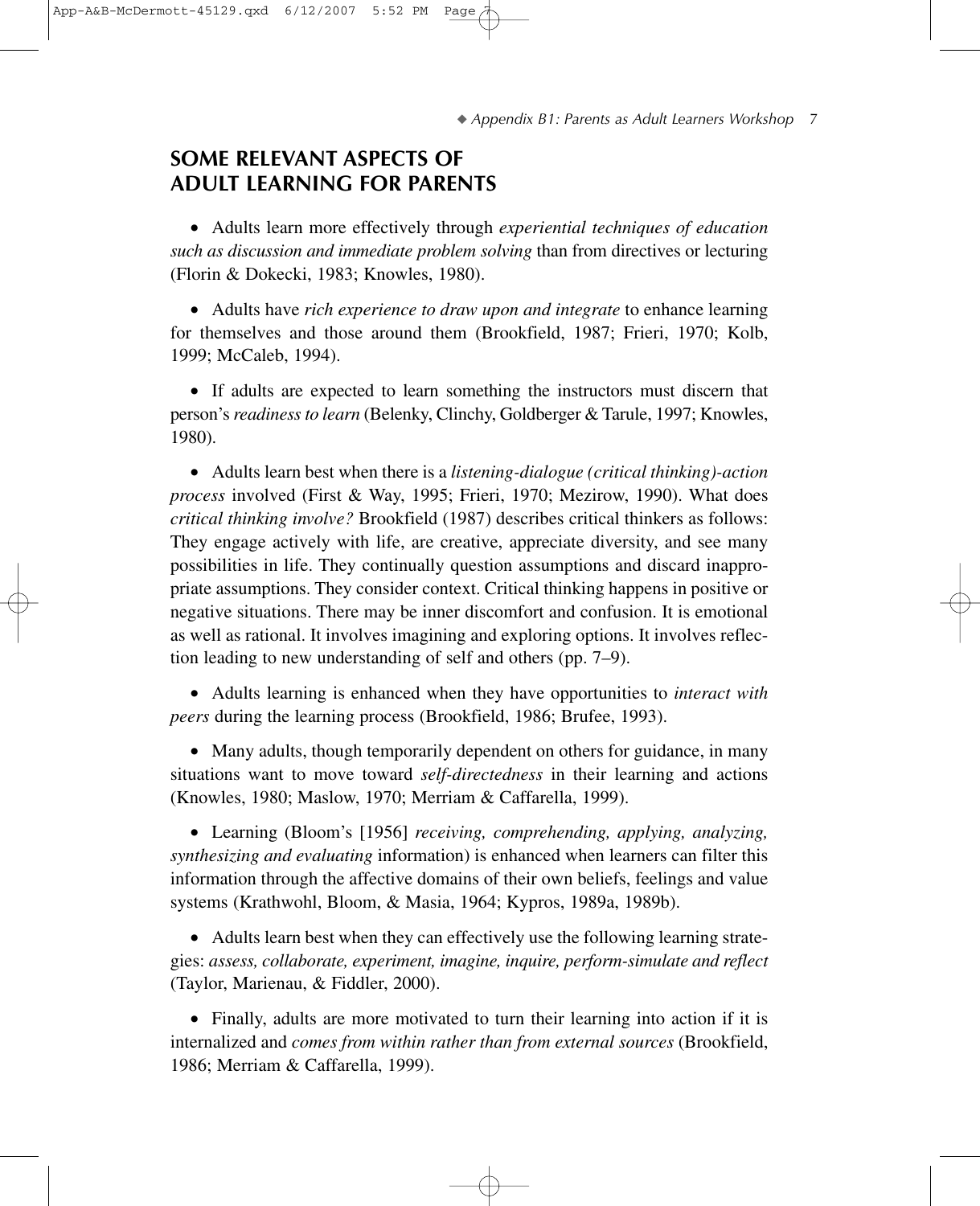## **SOME REFLECTIONS ON PARENT INVOLVEMENT AND DEVELOPMENT**

#### **From Gestwicki**

Personal development is a lifelong process.... Parents concerned with nurturing their children's development are also encountering growth in their own lives. (1999, p. 41)

## **From Comer et al.**

The best instructional methods, curricula, and equipment are not going to produce good outcomes in bad relationship environments, which are found most often where students, parents, and staff are all underdeveloped or unable to express their abilities and potential. (1999, p. xiv)

#### **From Swick**

Since teacher-parent partnerships are developmental in nature and best realized through a comprehensive approach, a framework for carrying out the process is essential. The following elements need close scrutiny: teacher and parent contexts, role understandings, and an appreciation of the partnership process itself. Further, a sensitivity to each other's needs, situations, and talents is a requisite basis for a viable program. (1998, p. 2)

## **From the Coalition for Essential Schools**

"The process is simple," says Dan Rothstein, who directs the project. . . . It requires a shift from the habit of delivering information to parents towards facilitating inquiry.... Simple it may be, yet educators' commitment to the habits of inquiry often stops at the schoolhouse door, notes Seymour Sarason (1995) in his book *Parental Involvement and the Political Principle.* (Cushman, 1998, p. 2)

#### **From Graue**

But the model is set out in terms of what parents can do to support the efforts of their children through agendas directed by the school. (pp. 5–6)

As it stands now the schools get to decide who needs to be saved and the nature of the story line. (1998, p. 12)

#### **From de Carvalho**

Although families basically exist for children, they have their own needs, obligations, and policies (goals and practices) including children's house chores,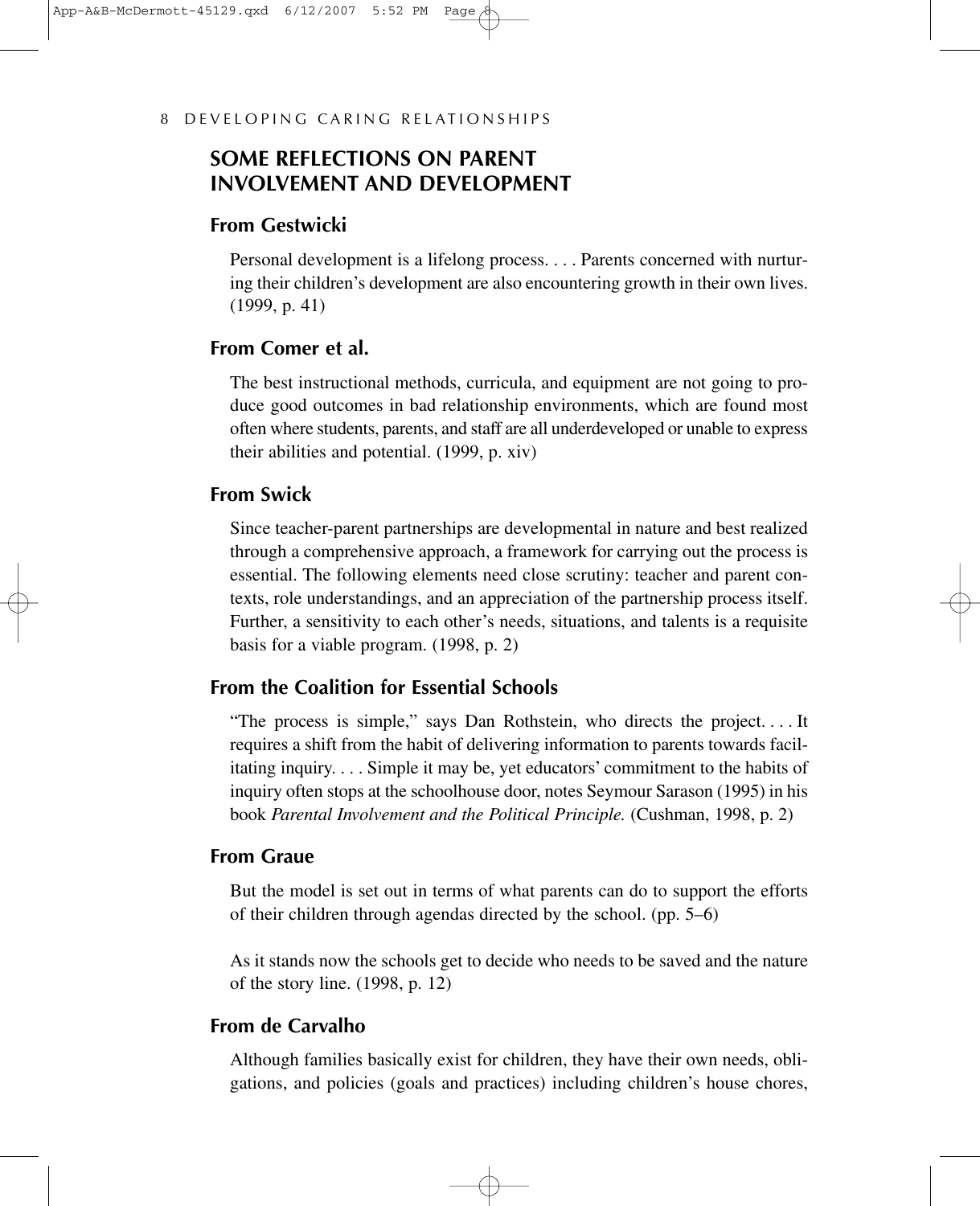sleep time, and family activities... with which school homework interferes. (2001, p. 128)

#### **From Giles**

Parents and educators also meet together to identify common concerns, decide which to focus on, and address a strategy for addressing them.... ECC [The Community Change Project] calls this process "indigenous invention," explaining that "teachers, parents, children, and other community members must be the inventors of their social worlds" (Heckman, 1996, pp. 52–53). (1998, p. 3)

#### **From Benard**

Ultimately research on resilience challenges the field to build the connectedness, this sense of belonging by transforming our families, schools, and communities to becoming "psychological homes" wherein youth can find mutually caring and respectful relationships and opportunities for meaningful involvement.... Building community and creating belonging for youth means we must also do this for ourselves. As Sergiovanni writes, "the need for community is universal. A sense of belonging, of continuity, of being connected to others and to ideas and values that make ourselves meaningful and significant—these needs are shared by all of us." (1993).

We, too, need the protective factors of caring and respectful relationships and opportunities to make decisions; without these, we cannot create them for youth. (1996, pp. 5–6)

#### **RESOURCES**

- Belenky, M., Clinchy, B., Goldberger, N., & Tarule, J. (1997). *Women's ways of knowing.* New York: Basic Books. (Original work published 1986)
- Benard, B. (1996). *From research to practice: The foundations of the resiliency paradigm.* Retrieved April 5, 2000, from www.resiliency.com/research.htm.
- Bloom, B. (1956). *Taxonomy of educational objectives.* New York: D. McKay.
- Brookfield, S. (1986). *Understanding and facilitating adult learning.* San Francisco: Jossey-Bass.
- Brookfield, S. D. (1987). *Developing critical thinkers: Challenging adults to explore alternative ways of thinking and acting.* San Francisco: Jossey-Bass.
- Brufee, K. (1993). *Collaborative learning.* Baltimore: The Johns Hopkins University Press.
- Comer, J., Ben-Avie, M., Haynes, N., & Joyner, E. (Eds.). (1999). *Child by child: The Comer process for change in education.* New York: Columbia University Teacher's College.
- Cushman, K. (1998). The family and essential schools: Mobilizing democracy toward equity. *Horace, 15*(1), 1–11. Retrieved September 11, 1999, from www.essential schools.org/horace/15/v15n01.html.